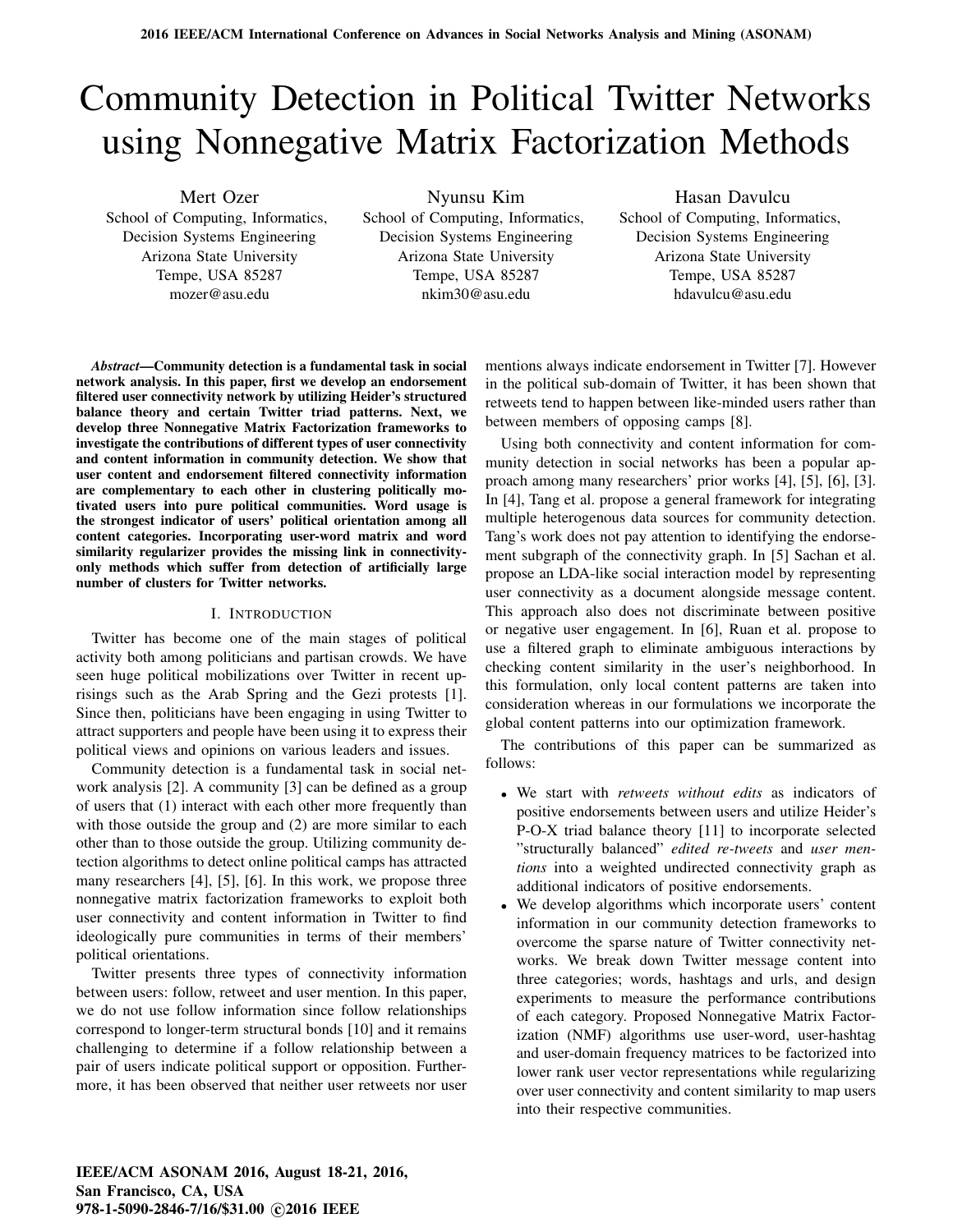Pei et al. in [3] also model the problem as nonnegative matrix tri-factorization problem which factorizes user-word, tweet-word and user-user matrices into lower rank representations of users and tweets while regularizing it with user interaction and message similarity matrices. They build user-user connectivity matrix by utilizing the structural follow relationships which do not capture dynamic political context-sensitive engagement. They treat all user mentions and retweets identically and without any discrimination for endorsement. Their framework also lacks word similarity regularization.

We develop and experiment with three nonnegative matrix factorization frameworks: MultiNMF, TriNMF, DualNMF, which incorporate connectivity alongside different types of content information as regularizers. After experimenting with different dimensions of user content and different types of induced connectivity networks we discovered that incorporating more information does not necessarily yield higher clustering performance. Highest quality clustering is achieved through endorsement filtered connectivity based on methods we develop in Section III alongside user-word matrix based content regularization. Our DualNMF framework gives purity scores around 88%, adjusted rand index around 75% and NMI around 67%. It improves all of the other baseline methods significantly as presented in Section V and it also improves over the NMTF framework developed recently by Pei et al. [3] by 8% in purity, 47% in ARI and by up to 60% in NMI metrics. Proposed endorsement filtered sub-graph of user mentions and retweets also improves all baseline methods in almost all of the experimental setups by up to 109% in NMI, 71% in ARI and 17% in purity.

The rest of the paper is organized as follows. Section II briefly surveys related work. In Section III, we present Heider's theory of P-O-X structural balance of triads and its application to retweet and mention graphs to identify endorsement filtered user connectivity networks. In Section IV, we introduce our three nonnegative matrix factorization frameworks for community detection. In Section V, we present our experimental design, evaluation metrics and results. Section VI concludes the paper and discusses future work.

## II. RELATED WORK

## *A. Community Detection*

Since the introduction of the modularity metric by Newman in [16], plenty of modularity based community detection methods have been proposed in the literature [17], [18], [19], [20]. We employ Blondel et al. [18] and Clauset et al. [19] works as baseline algorithms to compare with ours due to their wide popularity among practitioners. A general drawback of these algorithms, when they are applied to Twitter networks, is that due to the sparse nature of the connectivity they end up with an artificially large number of communities.

#### *B. Nonnegative Matrix Factorization*

Nonnegative Matrix Factorization(NMF) algorithms by Lee et al. [22] and Lin et al. [23] have been extensively used and extended for different variations of community detection problems. Cai et al. [29] introduced GNMF algorithm to incorporate Laplacian graph regularization to the standard NMF algorithm which assumes data points are sampled from a Euclidian space which is not the case usually for real-world applications. Gu et al. [31] further incorporate local learning regularization to NMF which assumes that geometrically neighboring data points are similar to each other, and should be in the same cluster. For co-clustering purposes Ding et al. [28] propose nonnegative matrix tri-factorization with orthogonality constraints. Shang et al. introduce graph dual regularized NMF algorithm in [27] by claiming that not only observed data but also features lie on a manifold. Yao et al. [24] apply the same logic for collaborative filtering domain and propose a dual regularized one-class collaborative filtering method.

# III. THE STRUCTURAL BALANCE OF RETWEET AND MENTION GRAPH

Since P-O-X triad balance theory proposed by Heider in [11], structural balance of signed networks has been studied extensively. Heider proposed that in a signed triad, only two combinations of eight possible sign configurations are possible for a triad to be structurally balanced. Those are the following cases;

1) three positive edges,

2) one positive and a pair of negative edges.

In other words, there cannot be any structurally balanced triad having only one negative edge. We adopt this social theory for the Twitter user connectivity networks, by assuming that "retweets without edits" imply political endorsement or an unambiguous positive edge [12]. However, when a retweet is edited, it has already been shown that [13], it does not necessarily mean endorsement anymore. Moreover, user mentions do not imply endorsements either. For these reasons, we only consider retweets without edits as positive edges. For the rest of the user actions, corresponding to retweets with edits and users mentions, it is hard to detect positivity or negativity of the edges.

In certain triad configurations, retweets with edits and user mentions can be identified as positive edges with the help of Heider's triad structural balance (TSB) rules. Since we do not have unambiguous negative edges, the second case is not applicable. However, since we have some positive edges to begin with, we can employ Heider's first case (i.e. three positive edges), to infer that in the presence of a triad with a pair of positive edges, the third edge can also be labeled as positive. An example configuration with a pair of positive edges is shown in Figure 1. In this case, TSB rule is applicable and would allow us to infer that any user mention or retweet with an edit edge connecting the lower pair of users in the triad is indeed a positive edge. By employing this inference mechanism we identify the endorsement filtered user connectivity network.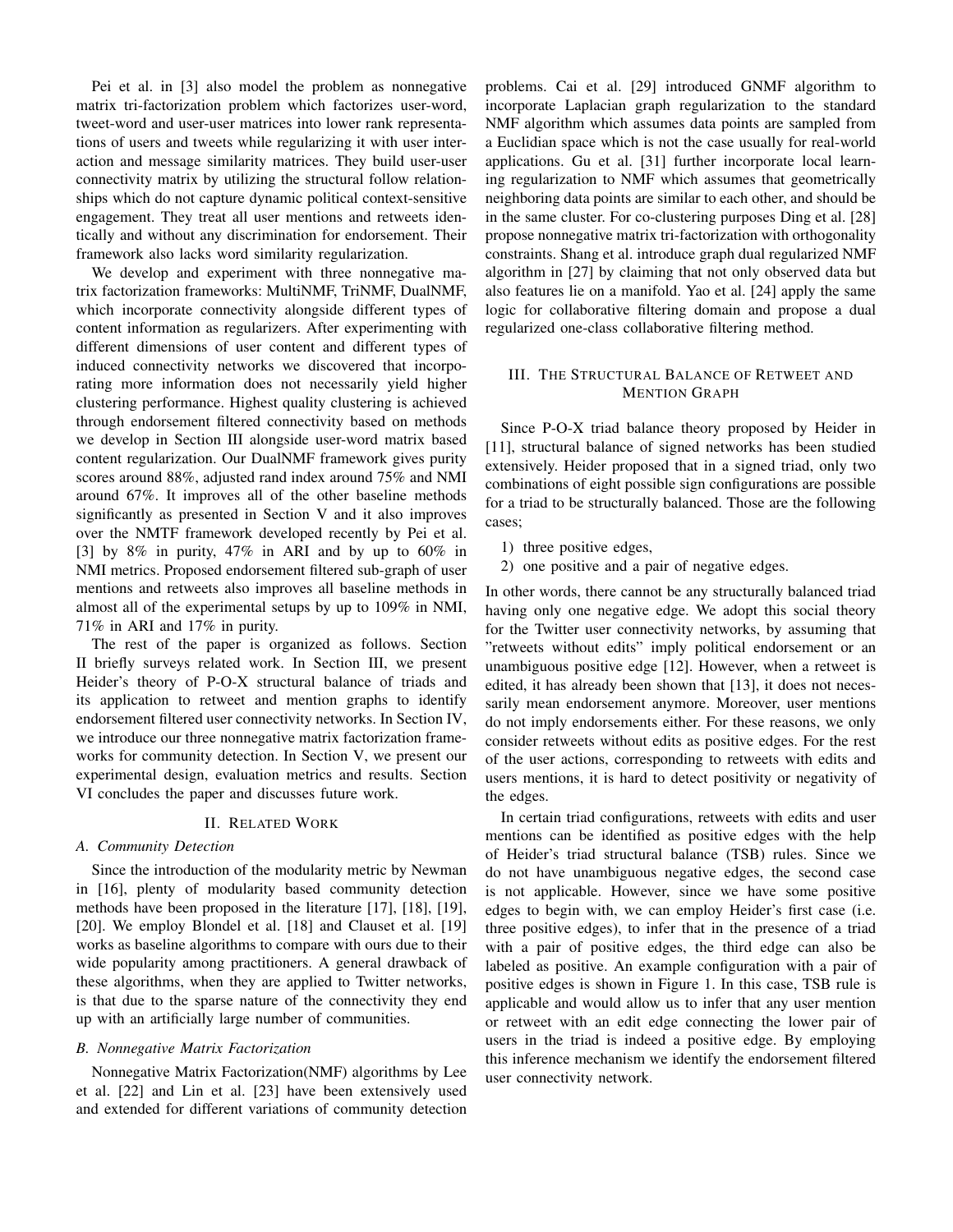

Fig. 1. An example application of TSB Rule

#### IV. PROPOSED METHODS

We propose three methods for clustering politically motivated users in Twitter namely; MultiNMF, TriNMF and DualNMF. For MultiNMF method we use document term representation of user-word, user-hashtag and user-domain matrices to be factorized and regularize the factorization problem with the user connectivity graph, cosine similarity matrices of words, domains and hashtag co-occurence matrix. For TriNMF method we use only user-word and one of user-hashtag or user-domain matrices and regularize over user connectivity and cosine domain similarity or hashtag co-occurence matrix. For DualNMF method we factorize user-word matrix into two nonnegative lower rank matrices while regularizing it with user connectivity and cosine word similarity. Before going into the details of the three algorithms we present notation in Table I. In this work, instead of using only full user retweet and mention network we offer three types of user connectivity regularizers as follows;

- $R+M$ : It is the adjacency matrix of the full retweet and mention graph. If there exists both retweet and mention edges between two users, weights are summed up.
- $R + \Delta M$ : It is the adjacency matrix of the union of retweet and mention graphs in which mention edges and retweet with edits either complete a missing link in a triad of retweet without edit or already correspond to a retweet without edit edge. ∆M can be formally defined as;

 $\Delta \mathbf{M} = \{ (i, j, \mathbf{M}_{ij}) \mid \mathbf{R}_{ik} \mathbf{R}_{kj} > 0, k = \{1, ..., m\} \}$ 

•  $\mathbf{R} + \Delta \mathbf{M}_w$ : It is the adjacency matrix of the union of retweet and mention graphs in which mention edges and retweet with edits either complete a missing link in a triad of retweet without edit or already correspond to a retweet without edit edge. The ones that complete a missing link in a triad of retweet without edit are weighted by the multiplication of the weights of two retweet without edit edges in the triad.  $\Delta M_w$  can be defined formally as;

 $\Delta M_w = \{(i, j, R_{ik}R_{kj}M_{ij}) | R_{ik}R_{kj} > 0, k = \{1, ..., m\}\}\$ For word similarity and domain similarity regularizers we make use of cosine similarity. It can be formally defined as;

TABLE I **NOTATION** 

| $\overline{\mathbf{X}}_{uw}$                         | user x word       | frequencies of words used by users       |  |  |
|------------------------------------------------------|-------------------|------------------------------------------|--|--|
| $\overline{\mathbf{X}}_{uh}$                         | user x hashtag    | frequencies of hashtags used by users    |  |  |
| $\mathbf{X}_{ud}$                                    | user x domain     | frequencies of distinct domains used     |  |  |
|                                                      |                   | by users                                 |  |  |
| $\mathbf{R}$                                         | user x user       | adjacency matrix of                      |  |  |
|                                                      |                   | retweet without edit graph               |  |  |
| М<br>user x user                                     |                   | adjacency matrix of                      |  |  |
|                                                      |                   | mention and retweet with edit graph      |  |  |
|                                                      |                   | adjacency matrix of mentions             |  |  |
| $\Delta M$                                           | user x user       | and retweet with edits completing        |  |  |
|                                                      |                   | retweet without edit triads              |  |  |
|                                                      |                   | adjacency matrix of mentions             |  |  |
| $\Delta M_w$                                         | user x user       | and retweet with edits completing        |  |  |
|                                                      |                   | retweet without edit triads              |  |  |
|                                                      |                   | weighted by retweet without edit edges   |  |  |
| $\mathbf C$                                          | user x user       | any combination of user connectivity     |  |  |
|                                                      |                   | graphs                                   |  |  |
| $\mathbf{\bar{H}_{sim}}$                             | hashtag x hashtag | hashtag co-occurence matrix              |  |  |
| $\overline{\mathbf{D}}_{\scriptstyle{\textbf{sim}}}$ | domain x domain   | domain similarity matrix                 |  |  |
| $\overline{\mathrm{W}}_{\mathrm{sim}}$               | word x word       | word similarity matrix                   |  |  |
| $\alpha$                                             | number            | user connectivity regularizer parameter  |  |  |
| $\gamma$                                             | number            | hashtag similarity regularizer parameter |  |  |
| $\theta$                                             | number            | domain similarity regularizer parameter  |  |  |
| $\beta$                                              | number            | word similarity regularizer parameter    |  |  |
| $\overline{\mathtt{U}}$                              | user x cluster    | cluster assignment matrix of users       |  |  |
| $\overline{\mathrm{H}}$                              | hashtag x cluster | cluster assignment matrix of hashtags    |  |  |
| D                                                    | domain x cluster  | cluster assignment matrix of domains     |  |  |
| $\overline{\text{w}}$                                | word x cluster    | cluster assignment matrix of words       |  |  |

$$
cos(\theta) = \frac{v_i \cdot v_j}{\parallel v_i \parallel * \parallel v_j \parallel}
$$

where  $v_i$  is the user usage frequency vector of *i*th word or domain. For hashtag similarity we build similarity matrix by making use of co-occurences of hashtags in tweets. If two hashtags occur in the same tweet, we assume that those two hashtags are similar.

## *A. MultiNMF with multi regularizers*

To incorporate usage of both hashtags and domains of shared url links by users, we propose an NMF framework which has the following objective function;

$$
\mathbf{J}_{\mathbf{U},\mathbf{H},\mathbf{D},\mathbf{W}} = || \mathbf{X}_{uw} - \mathbf{U}\mathbf{W}^T ||_F^2 + || \mathbf{X}_{uh} - \mathbf{U}\mathbf{H}^T ||_F^2 \n+ || \mathbf{X}_{ud} - \mathbf{U}\mathbf{D}^T ||_F^2 + \alpha Tr(\mathbf{U}^T L_C \mathbf{U}) \n+ \gamma Tr(\mathbf{H}^T L_{\mathbf{H}_{sim}} \mathbf{H}) + \theta Tr(\mathbf{D}^T L_{\mathbf{D}_{sim}} \mathbf{D}) \quad (1) \n+ \beta Tr(\mathbf{W}^T L_{\mathbf{W}_{sim}} \mathbf{W}) \ns.t. \quad \mathbf{U} \ge 0, \mathbf{H} \ge 0, \mathbf{D} \ge 0, \mathbf{W} \ge 0
$$

where  $L_C$  is the Laplacian matrix of adjacency matrix of user connectivity graph defined as  $D<sub>C</sub> - C$  and  $D<sub>C</sub>$  is the matrix which contains the degree of each user node in its diagonals.  $L_{\mathbf{H}_{sim}}$ ,  $L_{\mathbf{D}_{sim}}$  and  $L_{\mathbf{W}_{sim}}$  follow the same definition for hashtags and words. Due to the very fuzzy multi-class nature of words, hashtags and domain names, we do not include orthogonality constraints for matrices  $U, H, D, W$ , which usually result in more precise clusters for co-clustering tasks. It is easy to see that the proposed objective function is not convex for  $U, H, D$  and  $W$ , hence we develop an iterative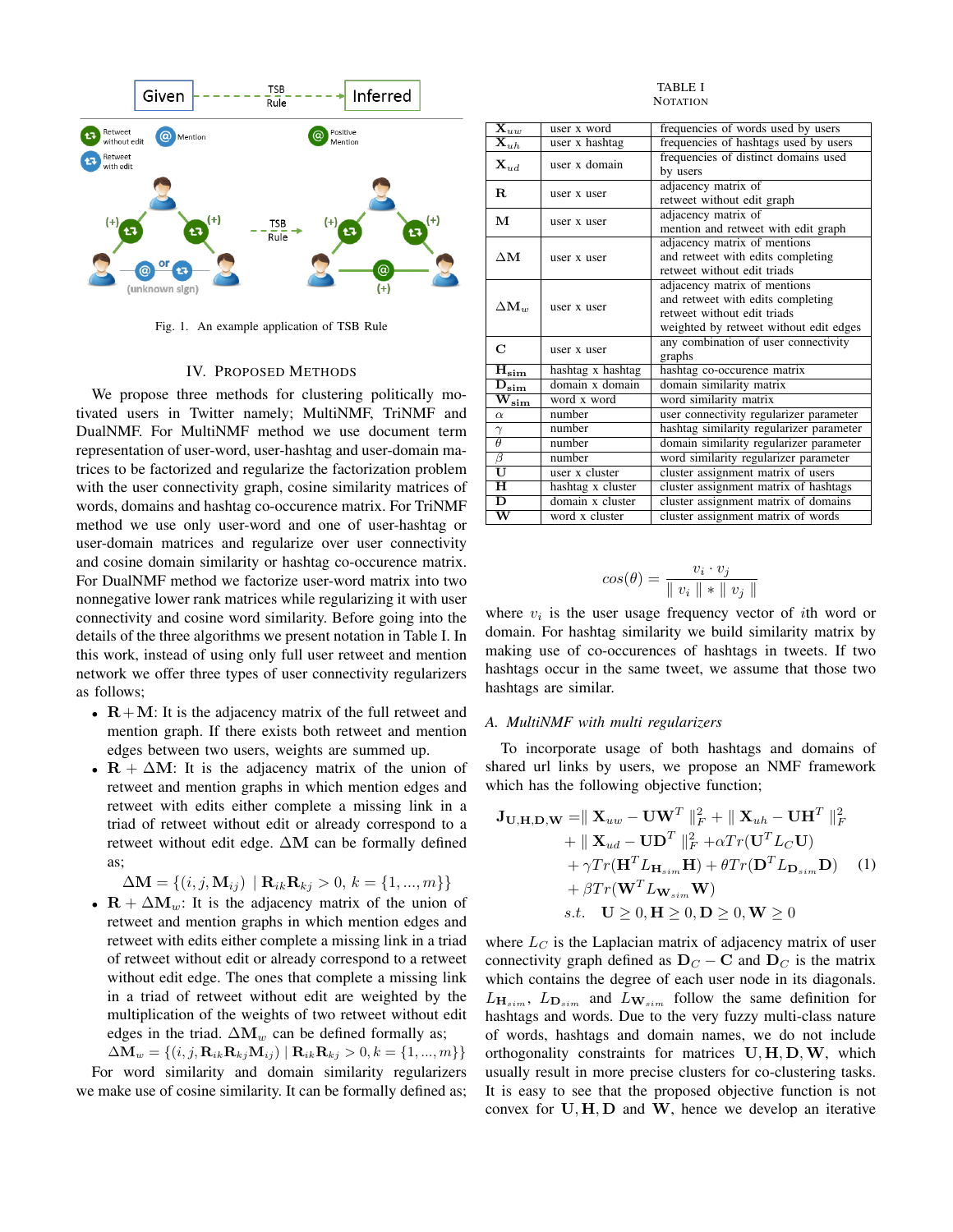algorithm which tries to find a local minima by updating each matrix as follows in every iteration;

$$
\mathbf{U} \leftarrow \mathbf{U} \odot \sqrt{\frac{\mathbf{X}_{uw}\mathbf{W} + \mathbf{X}_{uh}\mathbf{H} + \mathbf{X}_{ud}\mathbf{D} + \alpha L_{\mathbf{C}}^{-}\mathbf{U}}{\mathbf{U}\mathbf{W}^{T}\mathbf{W} + \mathbf{U}\mathbf{H}^{T}\mathbf{H} + \mathbf{U}\mathbf{D}^{T}\mathbf{D} + \alpha L_{\mathbf{C}}^{+}\mathbf{U}}}
$$
(2)

$$
\mathbf{H} \leftarrow \mathbf{H} \odot \sqrt{\frac{\mathbf{X}_{uh}^T \mathbf{H} + \gamma L_{\mathbf{H}_{sim}}^{\top} \mathbf{H}}{\mathbf{H} \mathbf{U}^T \mathbf{U} + \gamma L_{\mathbf{H}_{sim}}^{\top} \mathbf{H}}}
$$
(3)

$$
\mathbf{D} \leftarrow \mathbf{D} \odot \sqrt{\frac{\mathbf{X}_{ud}^T \mathbf{D} + \theta L_{\mathbf{D}_{sim}}^{\top} \mathbf{D}}{\mathbf{D} \mathbf{U}^T \mathbf{U} + \theta L_{\mathbf{D}_{sim}}^{\top} \mathbf{D}}}
$$
(4)

$$
\mathbf{W} \leftarrow \mathbf{W} \odot \sqrt{\frac{\mathbf{X}_{uw}^T \mathbf{U} + \beta L_{\mathbf{W}_{sim}}^{\top} \mathbf{W}}{\mathbf{W} \mathbf{U}^T \mathbf{U} + \beta L_{\mathbf{W}_{sim}}^{\top} \mathbf{W}}}
$$
 (5)

where  $L_{ij}^{+} = (|L_{ij}| + L_{ij})/2$  and  $L_{ij}^{-} = (|L_{ij}| - L_{ij})/2$ .  $\odot$  represents element-wise multiplication and  $\frac{[\cdot]}{[\cdot]}$  represents element-wise division. Derivation of update rules can be seen in Appendix A. Complexity of the method can be inferred as  $\mathcal{O}(i(uwk + uhk + udk + u^2k + h^2k + d^2k + w^2k))$  when complexity of multiplying any  $X$  matrix with any of  $U$ ,  $H$ , D or W is considered to be  $\mathcal{O}(uwk)$ ,  $\mathcal{O}(uhk)$ ,  $\mathcal{O}(udk)$  and multiplying any of Laplacian matrices  $L$  with any of  $U$ ,  $H$ , D or W is taken as  $\mathcal{O}(u^2k)$ ,  $\mathcal{O}(h^2k)$ ,  $\mathcal{O}(d^2k)$  or  $\mathcal{O}(w^2k)$ where i is the number of iterations,  $u$  is number of users,  $h$  is the number of hashtags,  $d$  is the number of domains,  $w$  is the number of words and  $k$  is the number of clusters. The general algorithmic framework is given at the end of methodology in Algorithm 1.

#### *B. TriNMF with three regularizers*

To incorporate usage of hashtags or domains of shared url links solely, we propose a new NMF framework which has the following objective function.

$$
\mathbf{J}_{\mathbf{U},\mathbf{H},\mathbf{W}} = || \mathbf{X}_{uw} - \mathbf{U}\mathbf{W}^T ||_F^2 + || \mathbf{X}_{uh} - \mathbf{U}\mathbf{H}^T ||_F^2 + \alpha Tr(\mathbf{U}^T L_{\mathbf{C}} \mathbf{U}) + \gamma Tr(\mathbf{H}^T L_{\mathbf{H}_{sim}} \mathbf{H}) + \beta Tr(\mathbf{W}^T L_{\mathbf{W}_{sim}} \mathbf{W}) s.t. \quad \mathbf{U} \ge 0, \mathbf{H} \ge 0, \mathbf{W} \ge 0
$$
 (6)

where  $L_C$  is the Laplacian matrix of user connectivity defined as  $D_C - C$  and  $D_C$  is a diagonal matrix which contains the degree of each user in its diagonals.  $L_{H_{sim}}$  and  $L_{W_{sim}}$  follows the same definition for hashtags and words. After applying the same procedure followed in Section IV-A, we get updating rules as follows.

$$
\mathbf{U} \leftarrow \mathbf{U} \odot \sqrt{\frac{\mathbf{X}_{uw}\mathbf{W} + \mathbf{X}_{uh}\mathbf{H} + \alpha L_{\mathbf{C}}^{-}\mathbf{U}}{\mathbf{U}\mathbf{W}^{T}\mathbf{W} + \mathbf{U}\mathbf{H}^{T}\mathbf{H} + \alpha L_{\mathbf{C}}^{+}\mathbf{U}}}
$$
(7)

$$
\mathbf{H} \leftarrow \mathbf{H} \odot \sqrt{\frac{\mathbf{X}_{uh}^T \mathbf{U} + \gamma L_{\mathbf{H}_{sim}}^{\top} \mathbf{H}}{\mathbf{H} \mathbf{U}^T \mathbf{U} + \gamma L_{\mathbf{H}_{sim}}^{\top} \mathbf{H}}}
$$
(8)

$$
\mathbf{W} \leftarrow \mathbf{W} \odot \sqrt{\frac{\mathbf{X}_{uw}^T \mathbf{U} + \beta L_{\mathbf{W}_{sim}}^{\top} \mathbf{W}}{\mathbf{W} \mathbf{U}^T \mathbf{U} + \beta L_{\mathbf{W}_{sim}}^{\top} \mathbf{W}}}
$$
(9)

Note that this update rules can be obtained by setting  $D, D_{sim}$ and  $\theta$  equal to 0 in Equations 2, 3, 5. Complexity of the method can be calculated by omitting the costs of operations done over matrices  $X_{ud}$ , D and  $L_{\text{D}_{sim}}$ . The complexity of the method is  $\mathcal{O}(i(uwk + uhk + u^2k + h^2k + w^2k)).$ 

# *C. DualNMF*

To use only user word matrix as user content and regularize factorization with user connectivity and keyword similarity, inspired by [24], we present DualNMF objective function as;

$$
\mathbf{J}_{\mathbf{U},\mathbf{W}} = ||\mathbf{X}_{uw} - \mathbf{U}\mathbf{W}^T||_F^2 + \alpha Tr(\mathbf{U}^T L_{\mathbf{C}} \mathbf{U}) + \beta Tr(\mathbf{W}^T L_{\mathbf{W}_{sim}} \mathbf{W})
$$
(10)  
s.t.  $\mathbf{U} \ge 0, \mathbf{W} \ge 0$ 

After following the same procedure introduced in Section IV-A, we can get the update rules for  $U$  and  $W$  as;

$$
\mathbf{U} \leftarrow \mathbf{U} \odot \sqrt{\frac{\mathbf{X}_{uw}\mathbf{W} + \alpha L_{\mathbf{C}}^{-}\mathbf{U}}{\mathbf{U}\mathbf{W}^{T}\mathbf{W} + \alpha L_{\mathbf{C}}^{+}\mathbf{U}}}
$$
(11)

$$
\mathbf{W} \leftarrow \mathbf{W} \odot \sqrt{\frac{\mathbf{X}_{uw}^T \mathbf{U} + \beta L_{\mathbf{W}_{sim}}^{\top} \mathbf{W}}{\mathbf{W} \mathbf{U}^T \mathbf{U} + \beta L_{\mathbf{W}_{sim}}^{\top} \mathbf{W}}}
$$
(12)

Complexity of the method can be inferred as  $\mathcal{O}(i(uwk + u^2k + ...))$  $(w<sup>2</sup>k)$ ) after omitting the extra operations done over matrices  $X_{uh}$ , H and  $D_{H_{sim}}$  in the previous method. The general

| <b>Algorithm 1 NMF Algorithms</b>                                                                       |  |
|---------------------------------------------------------------------------------------------------------|--|
| <b>Input:</b> $\{X_{uw}, X_{uh}, X_{ud}, C, H_{sim}, D_{sim}, W_{sim}, \alpha, \beta, \theta, \gamma\}$ |  |
| <b>Output:</b> U                                                                                        |  |

- 1: Initialize  $U, H, D, W > 0$
- 2: while  $\Delta residual > threshold$  do
- 3: Update U by using one of Equations 2, 7, 11
- 4: Update H by using one of Equations 3, 8
- 5: Update D by using Equation 4
- 6: Update W by using one of Equations 5, 9, 12
- 7: end while
- 8: Assign user i to community j where  $j = argmax_j U_{ij}$ .

algorithm can be summarized as the application of the related update rules to the matrices  $U, H, D, W$ . For MultiNMF with multi regularizers method, equations 2, 3, 4, 5 are applied. For TriNMF with three regularizers method, equations 7, 8, 9 are applied and D matrix is not included in calculations. For DualNMF method, equations 11 and 12 are applied and H and D matrices are not included in calculations.

#### V. EXPERIMENTS AND RESULTS

## *A. Data Description*

We make use of a pair of publicly available<sup>1</sup> political Twitter datasets to evaluate our methods. These datasets are user lists

<sup>1</sup>Users' Twitter id lists can be obtained from http://mlg.ucd.ie/aggregation/index.html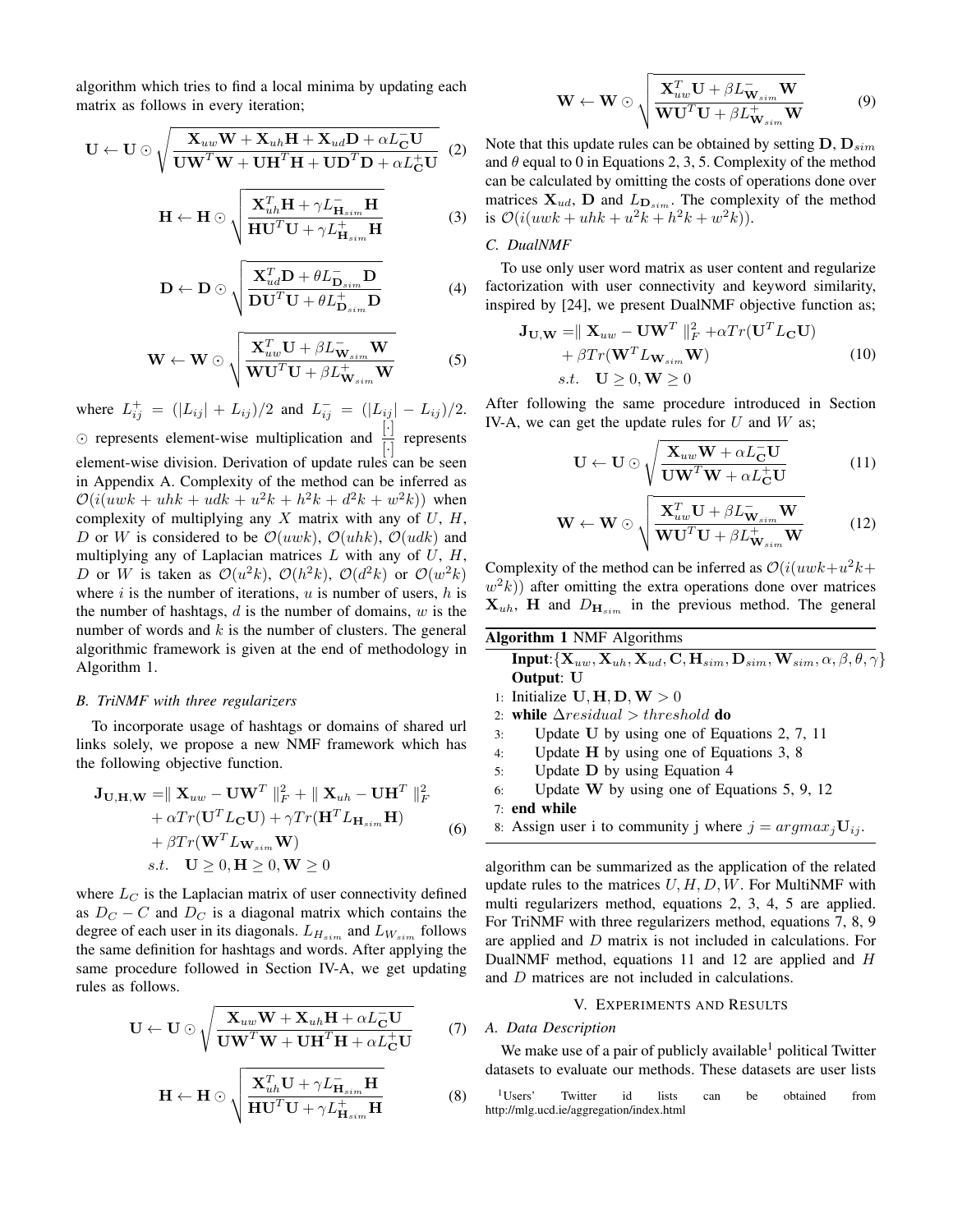of 419 British political figures from four major political parties in the UK, namely; Conservative and Unionist Party, Labour Party, Scottish National Party, Liberal Democrats and others, and 349 major Irish political figures from seven political parties; Fianna Fil, Fine Gael, Green Party, Sinn Fin, United Left Alliance, Independents. Several statistics for the datasets are shown in Table II.

TABLE II DATA ATTRIBUTES

|                           | UК     | Ireland |
|---------------------------|--------|---------|
| # of Tweets               | 19,947 | 14,656  |
| # of Retweets             | 1,566  | 7,088   |
| # of Mentions             | 4,956  | 22,072  |
| # of Words                | 10,766 | 7,973   |
| # of Hashtags             | 945    | 986     |
| # of URL Domains          | 946    | 634     |
| # of Users                | 233    | 258     |
| # of Baseline Communities | 5      |         |

For the UK and Ireland data, we crawl all of the tweets sent from the accounts of given user id lists. In order not to be heavily influenced by the extremely polarized election season, we only used tweets dated after May, 7 2015, which was the election day in the UK. To balance the share of number of tweets from each user we limit the number of tweets to 200 per user.

For each dataset, same preprocessing method is followed. First, words occurring less than 20 times and stop words are eliminated. After eliminating word features, users and tweets that lack content are also eliminated. Hashtags and domains that appear only once are not taken into consideration either. Statistics shown in Table II show the numbers after preprocessing.

#### *B. Evaluation Metrics*

To evaluate the methods, we make use of three well known clustering quality metrics, namely; purity, adjusted rand index and normalized mutual information.

Purity can be formally defined as;

$$
Purity = \frac{1}{n} \sum_{i=1}^{k} max_j |C_i \cap l_j|
$$

where  $k$  is the number of communities found,  $n$  is the number of instances,  $l_i$  is the set of instances which belong to the class j, and  $C_i$  is the set of instances that are members of community i.

Adjusted Rand Index [14] can be formally defined as;

$$
ARI = \frac{RI - E[RI]}{max(RI) - E[RI]}
$$

where

$$
RI = \frac{s+s}{\binom{n}{2}}
$$

 $\prime$ 

s is the number of pairs which belong to both same groundtruth class and identified community.  $s'$  is the number of pairs which belong to both different ground-truth classes and identified communities. It evaluates the similarity of groundtruth class labels and clustering result.

Normalized Mutual Information can be formally defined as;

$$
NMI = \frac{\sum_{j=1}^{|l|} \sum_{i=1}^{|C|} P(j,i)log\left(\frac{P(j,i)}{P(i)P(j)}\right)}{\sqrt{H(l)H(C)}}
$$

where,  $H(l)$  and  $H(C)$  are the entropy of class and community assignments of 1 and C.  $P(j, i)$  is the probability that randomly picked user has class label j and belongs to the community i while  $P(i)$  gives the probability of randomly picked user to be in class j and similarly  $P(i)$  to be in community i.

### *C. Baseline Algorithms*

As a baseline to evaluate the performance of using both connectivity and content information, we design experiments with connectivity-only and content-only clustering methods.

For connectivity-only method, we use Louvain [18] and CNM [19] algorithms utilizing modularity optimization over user adjacency matrix. Modularity is defined as:

$$
Q = \frac{1}{2m} \sum_{ij} (A_{ij} - \frac{k_i k_j}{2m}) \delta(c_i, c_j)
$$
 (13)

where  $\delta(c_i, c_j)$  is the Kronecker delta symbol,  $c_i$  is the label of the community to which node i is assigned, and  $k_i$  is the degree of node i.

For content-only approach, we experiment with kmeans[21] and conventional non-negative matrix factorization algorithm [22].

For approaches employing both connectivity and content information of users, we test GNMF [29] and NMTF [3] algorithms besides proposed methods. GNMF algorithm is introduced by Cai et al. to incorporate intrinsic geometric similarity of users. We feed previously defined three types of user connectivity graphs' adjacency matrices as graph regularization terms to the GNMF algorithm.

Pei et al. work in [3] applies nonnegative matrix trifactorization with regularization to Twitter data. It makes use of user similarity, [tweet x word] and [user x word] matrices and regularize the objective function with tweet similarity and user connectivity matrices. Complexity of the algorithm is  $O(rk(mn + mw + nw + m^3 + n^2))$  where r is the iteration times. m, n, k, and w denote the number of users, messages, features and communities.

#### *D. Experimental Design*

First set of experiments test the performance of using connectivity-only information for community detection, labeled as the Experiment Set 1. We test Louvain and CNM algorithms on three different types of connectivity graphs. Second set of experiments test the performance of contentonly methods, labeled as Experiment Set 2. We test k-means and NMF methods. Third set of experiments test the performance of methods utilizing both connectivity and content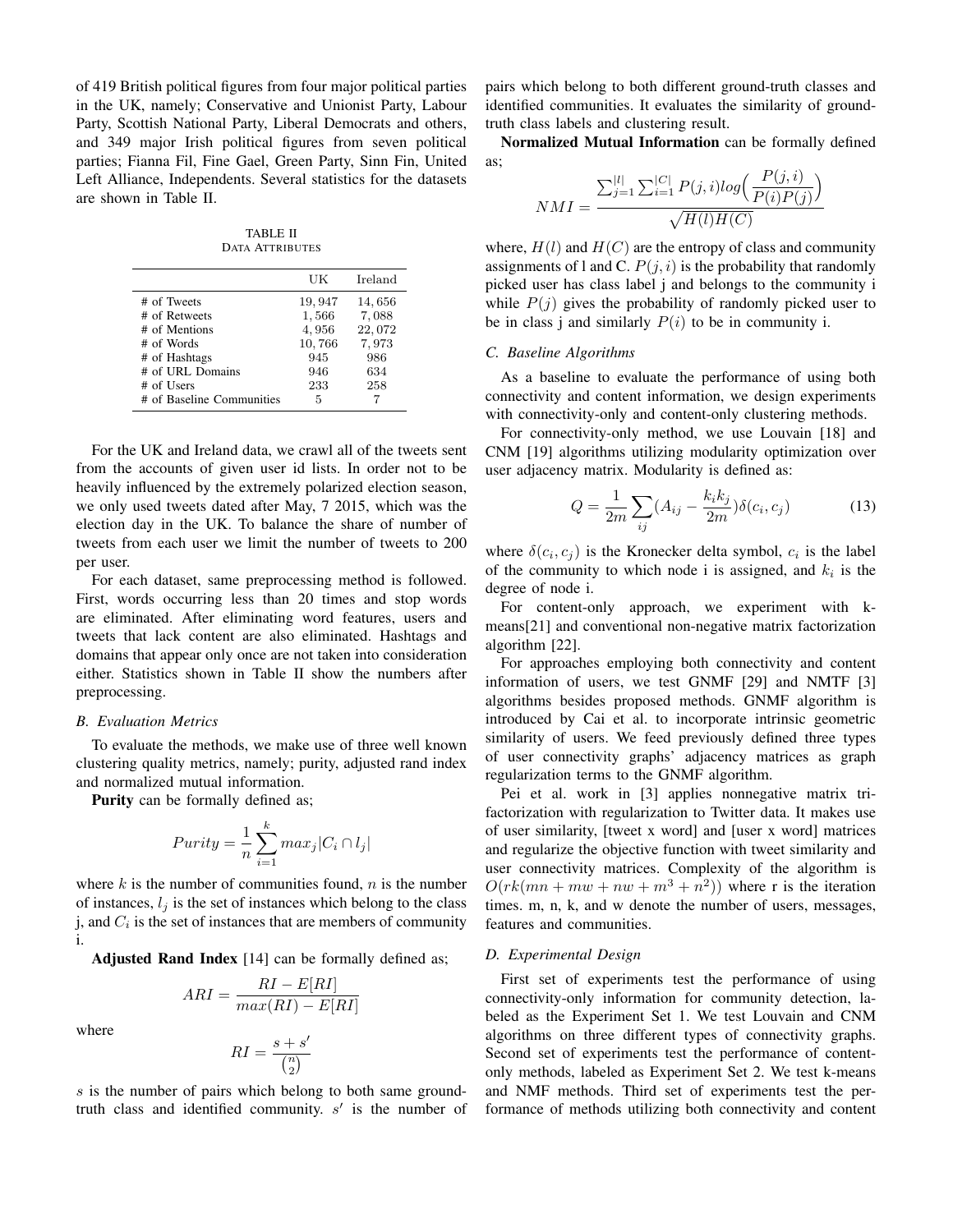information, labeled as Experiment Set 3. We test GNMF and NMTF frameworks proposed by [3] as baseline algorithms, alongside our proposed MultiNMF, TriNMF and DualNMF methods. In user content dimension, we use DualNMF method to test the experiment design that only uses user-word content. We use TriNMF method to test the experiment design that uses user-hashtag or user-domain information in combination with the user-word information. We use MultiNMF method to test the experiment design that uses all of user-word, userhashtag and user-domain contents. We label these experiments as Experiment Set 3.1, 3.2 and 3.3 respectively.

## *E. Experimental Results*

First, we present statistics of retweets without edits and user mentions on the full and endorsement filtered user connectivity graphs. Table III shows that retweeting without edits indeed occurs mostly inside like-minded political camps, rather than cross-camps. Roughly 97% of retweets in the UK data, and 88% of retweets in the Ireland data occur inside like-minded groups, while these percentages are much lower for users mentions. Our endorsement filtered connectivity network boosts the percentage of inner group user mentions from 83% to 97% in the UK data and from 59% to 87% in the Ireland data evidencing that TSB rule in fact identifies positive user mentions and retweets with edits with high accuracy.

TABLE III DATA ATTRIBUTES

|                                              | UК    | Ireland |
|----------------------------------------------|-------|---------|
| Inner Group Retweet Links                    | 962   | 1,652   |
| Inter Group Retweet Links                    | 28    | 216     |
| Inner Group Retweet + Mention Links          | 1,986 | 3,056   |
| Inter Group Retweet + Mention Links          | 398   | 2,092   |
| Inner Group Retweet + $\Delta$ Mention Links | 1,456 | 2,820   |
| Inter Group Retweet + $\Delta$ Mention Links | 40    | 432     |

We run each experiment 20 times for every method and pick the maximum score achieved for reporting. Each regularizer parameter  $(\alpha, \gamma, \theta, \beta)$  are experimented with values 1, 10, 100 and 1000. Best accuracies are usually reached with experiments in which  $\alpha$  and  $\beta$  equal to 10 or 100 while  $\gamma$  and  $\theta$  equal to 1. This shows the contribution of user connectivity and word similarity regularizers, and considerably lower contributions of hashtag and domain name regularizers towards overall performance of the algorithms.

Major findings for Experiment Set 1 can be summarized as follows:

- Relatively larger clustering scores occur due to artificially large number of clusters that are found. Considering the number of users in both datasets, the number of clusters identified in Experiment Set 1 are not practical for use (e.g. 29 clusters in Ireland data for 7 political parties).
- Using endorsement filtered user connectivity graph usually gives better clustering performance compared to

TABLE IV UK EXPERIMENT SET 1 RESULTS

| Algorithm  | User Graph       | k               | Purity | ARI   | NMI   |
|------------|------------------|-----------------|--------|-------|-------|
| Louvain    | $R+M$            | 20              | .9313  | .4661 | .5854 |
|            | $R + \Delta M$   | 42 <sub>1</sub> | .9613  | .3691 | .5916 |
|            | $R + \Delta M_w$ | 42              | .9484  | .4291 | .5916 |
| <b>CNM</b> | $R+M$            | 17              | .8498  | .5656 | .5257 |
|            | $R + \Delta M$   | 41              | .9700  | .6150 | .6496 |
|            | $R + \Delta M_w$ | 41              | .9700  | .6150 | .6496 |

TABLE V IRELAND EXPERIMENT SET 1 RESULTS

| Algorithm  | User Graph       | k  | Purity | ARI   | NMI   |
|------------|------------------|----|--------|-------|-------|
| Louvain    | $R+M$            | 13 | .8720  | .7277 | .6849 |
|            | $R + \Delta M$   | 31 | .9186  | .7453 | .7393 |
|            | $R + \Delta M_w$ | 31 | 9224   | .7536 | .7518 |
| <b>CNM</b> | $R+M$            | 10 | .7016  | .4509 | .4720 |
|            | $R + \Delta M$   | 29 | .8333  | .6426 | .6381 |
|            | $R + \Delta M_w$ | 29 | .8333  | .6426 | .6381 |

using full user connectivity graph. There is a pattern of weighted graph approach outperforming the others.

TABLE VI UK EXPERIMENT SET 2 RESULTS

| Algorithm | User Content | Purity | ARI   | NMI   |
|-----------|--------------|--------|-------|-------|
| k-Means   | user x word  | .6738  | .2378 | .2018 |
| NMF       | user x word  | .6395  | .1541 | .1709 |

TABLE VII IRELAND EXPERIMENT SET 2 RESULTS

| Algorithm | User Content | Purity | ARI   | NMI   |
|-----------|--------------|--------|-------|-------|
| k-Means   | user x word  | .4651  | .0488 | .1672 |
| NMF       | user x word  | .4186  | .0434 | .1139 |

Experiment Set 2 indicates that word usage-only based clustering yields considerably lower accuracies compared to user connectivity-only based clustering.

Major findings from Experiment Set 3 can be summarized as follows;

- Regardless of the experiment set and algorithms used, endorsement filtered user connectivity graph yields higher accuracy clustering performance compared to using the full connectivity graph. Usually weighted graph approach outperforms the others.
- DualNMF method which factorizes user-word matrix alongside user connectivity and word similarity regularizers yields the highest accuracy clustering performance.
- We get much higher scores of clustering accuracy in Experiment Set 3 compared to Experiment Set 2. Regularizing content-only methods with user connectivity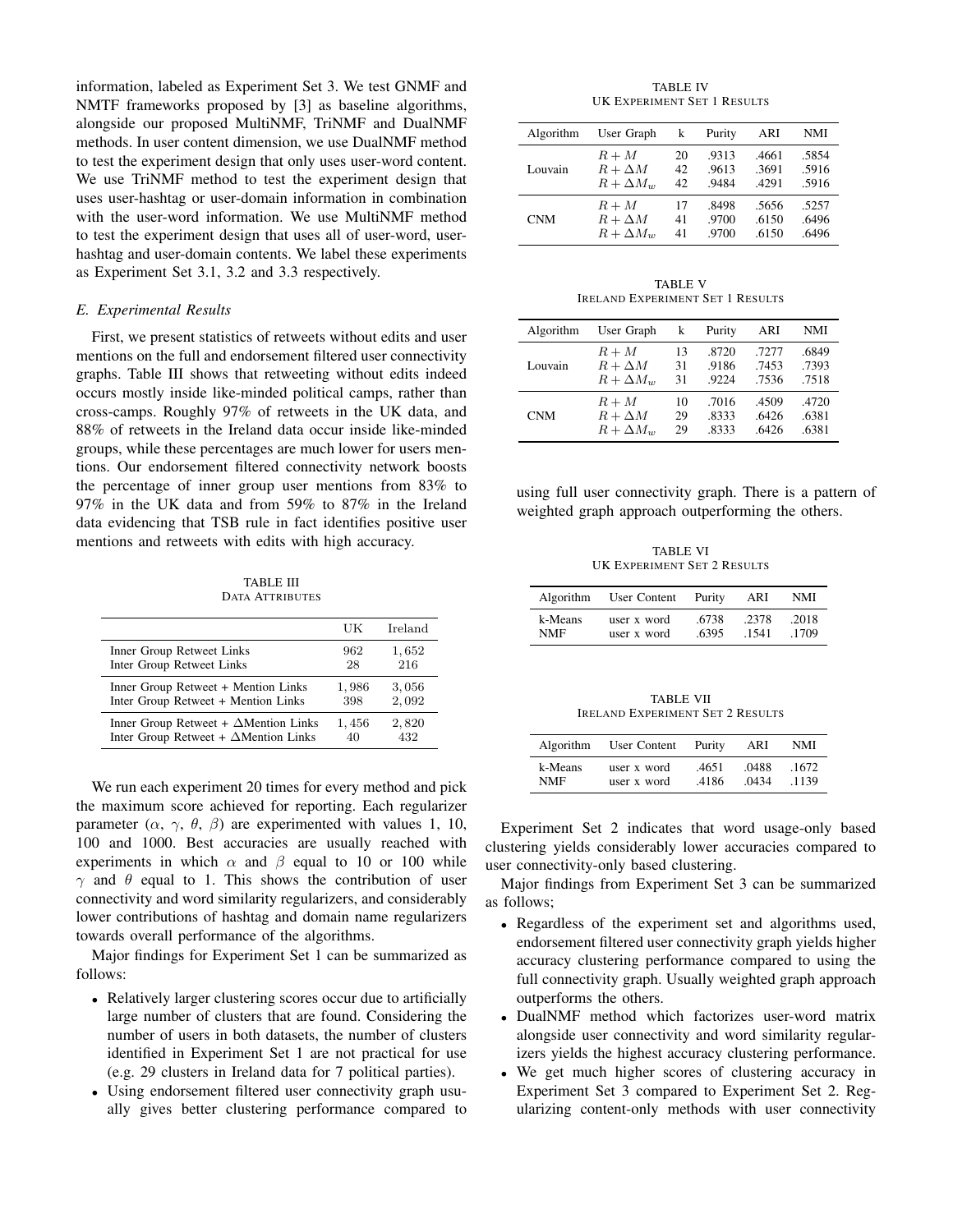Algorithm User Graph User Content Purity ARI NMI GNMF[29]  $R + M$  user x word .7854 .4955 .4120<br> $R + \Delta M$  8069 6099 4922  $R + \Delta M$  .8069 .6099 .4922  $R + \Delta M_w$  .8326 .6469 .5461 NMTF[3]  $R + M$  user x word, .8197 .6448 .2593  $R + \Delta M$  tweet x word .8112 .5657 .2471  $R + \Delta M_w$  .8412 .5331 .3751 TriNMF  $R + M$  user x word, .7597 .3707 .3158  $R + \Delta M$  user x domain .7940 .5566 .4595  $R + \Delta M_w$  .8283 .6375 .5006 TriNMF  $R + M$  user x word, .7897 .5232 .4320  $R + \Delta M$  user x hashtag .8112 .4640 .3780<br> $R + \Delta M_w$  .7768 .5001 .3837  $R + \Delta M_w$ MultiNMF  $R + M$  user x word .7554 .4025 .3343  $R + \Delta M$  user x domain, .8112 .5726 .4404<br> $R + \Delta M_w$  user x hashtag .8112 .6108 .4978 R + ∆Mw user x hashtag .8112 .6108 .4978 DualNMF  $R + M$  user x word .8326 .5674 .5146<br> $R + \Delta M$  .8927 .7291 .6086  $R + \Delta M$  .8927 .7291 .6086  $R + \Delta M_w$  .8970 .7616 .6380

TABLE VIII UK EXPERIMENT SET 3 RESULTS

| <b>TABLE IX</b> |                                  |  |  |  |  |
|-----------------|----------------------------------|--|--|--|--|
|                 | IRELAND EXPERIMENT SET 3 RESULTS |  |  |  |  |

| Algorithm       | User Graph                                  | Content                                          | Purity                  | ARI                     | NMI                     |
|-----------------|---------------------------------------------|--------------------------------------------------|-------------------------|-------------------------|-------------------------|
| <b>GNMF[29]</b> | $R+M$<br>$R + \Delta M$<br>$R + \Delta M_w$ | user x word                                      | .5543<br>.6279<br>.8178 | .2447<br>.4557<br>.6978 | .2881<br>.4652<br>.6399 |
| NMTF[3]         | $R+M$<br>$R + \Delta M$<br>$R + \Delta M_w$ | user x word,<br>tweet x word                     | .5969<br>.6860<br>.7597 | .3119<br>.3986<br>.5198 | .2144<br>.2384<br>.4469 |
| TriNMF          | $R+M$<br>$R + \Delta M$<br>$R + \Delta M_w$ | user x word,<br>user x domain                    | .7209<br>.7946<br>.8101 | .5051<br>.6045<br>.6807 | .5237<br>.5313<br>.6372 |
| TriNMF          | $R+M$<br>$R + \Delta M$<br>$R + \Delta M_w$ | user x word,<br>user x hashtag                   | .6938<br>.7016<br>.8062 | .4202<br>.5300<br>.6784 | .4431<br>.4224<br>.6885 |
| MultiNMF        | $R+M$<br>$R + \Delta M$<br>$R + \Delta M_w$ | user x word,<br>user x domain,<br>user x hashtag | .7481<br>.6744<br>.8178 | .4777<br>.4597<br>.6953 | .4938<br>.4219<br>.6411 |
| DualNMF         | $R+M$<br>$R + \Delta M$<br>$R + \Delta M_w$ | user x word                                      | .7364<br>.7597<br>.8721 | .5561<br>.6292<br>.7536 | .5397<br>.6029<br>.7096 |

graphs(GNMF [29]), dramatically increases the quality of the clustering. DualNMF which incorporates keyword similarity regularization to GNMF further boosts the quality of clustering.

- Compared to DualNMF method, including tweet messages for NMTF method proposed in [3] does not help to further improve the clustering quality, while it increases complexity dramatically. DualNMF provides 9% additional purity, 46% additional ARI score while doubling the NMI score compared to the baseline NMTF method of Pei et al. in [3].
- Compared to DualNMF method, utilizing hashtag and/or

TABLE X COMPARISON OF METHODS FOR EXPERIMENT SET 3

|         |                    | Connectivity |                         |
|---------|--------------------|--------------|-------------------------|
|         |                    | $R+M$        | $\sqrt{R} + \Delta M_w$ |
|         | √word              | DualNMF      | √ DualNMF               |
|         | word,              | TriNMF       | $\sqrt{T}$ riNMF        |
| Content | hashtag or domain  |              |                         |
|         | word,              | MultiNMF     | $\sqrt{}$ MultiNMF      |
|         | hashtag and domain |              |                         |

domain usage information (i.e. TriNMF and MultiNMF) do not contribute to the overall clustering quality.

## VI. CONCLUSION

In Twitter, content and endorsement filtered connectivity are complementary to each other in clustering politically motivated users into pure political communities. Word usage is the strongest indicator of user's political orientation among all content categories. Incorporating user-word matrix and word similarity regularizer provides the missing link in connectivityonly methods which suffers from detection of artificially large number of clusters in sparse Twitter networks. Our future work includes parallel distributed evolutionary community detection and identification of emerging coalitions and conflicts among communities.

#### ACKNOWLEDGMENT

This research was supported by ONR Grants N00014-16-1- 2386 and N00014-15-1-2722.

#### **REFERENCES**

- [1] Howard, Philip N., and Aiden Duffy, Deen Freelon, Muzammil Hussain, Will Mari, and Marwa Mazaid. Opening Closed Regimes: What Was the Role of Social Media During the Arab Spring? Project on Information Technology and Political Islam Data Memo 2011.1. Seattle: University of Washington, 2011.
- [2] Girvan,M., Newman M.E.J. (2002). Community structure in social and biological networks, Proceedings of the National Academy of Sciences, 99(12), pp.7821-7826.
- [3] Yulong Pei, Nilanjan Chakraborty, and Katia Sycara. 2015. Nonnegative matrix tri-factorization with graph regularization for community detection in social networks. In Proceedings of the 24th International Conference on Artificial Intelligence (IJCAI'15), Qiang Yang and Michael Wooldridge (Eds.). AAAI Press 2083-2089.
- [4] J. Tang, X. Wang, and H. Liu. Integrating Social Media Data for Community Detection. In Modeling and Mining Ubiquitous Social Media, 2012.
- [5] Mrinmaya Sachan, Danish Contractor, Tanveer A. Faruquie, and L. Venkata Subramaniam. 2012. Using content and interactions for discovering communities in social networks. In Proceedings of the 21st international conference on World Wide Web (WWW '12). ACM, New York, NY, USA, 331-340.
- [6] Y. Ruan, D. Fuhry, and S. Parthasarathy. Efficient community detection in large networks using content and links. In WWW 13, 2013.
- [7] Tufekci, Z. (2014). Big Questions for Social Media Big Data: Representativeness, Validity and Other Methodological Pitfalls. In: International AAAI Conference on Weblogs and Social Media.
- [8] M. D. Conover, B. Goncalves, J. Ratkiewicz, M. Francisco, A. Flammini, and F. Menczer, Political polarization on Twitter, in Proceedings of the 5th InternationalConference on Weblogs and Social Media, 2011
- [9] Sandra Gonzlez-Bailn, Ning Wang, Alejandro Rivero, Javier Borge-Holthoefer, Yamir Moreno, Assessing the bias in samples of large online networks, Social Networks, Volume 38, July 2014, Pages 16-27, ISSN 0378-8733, http://dx.doi.org/10.1016/j.socnet.2014.01.004.